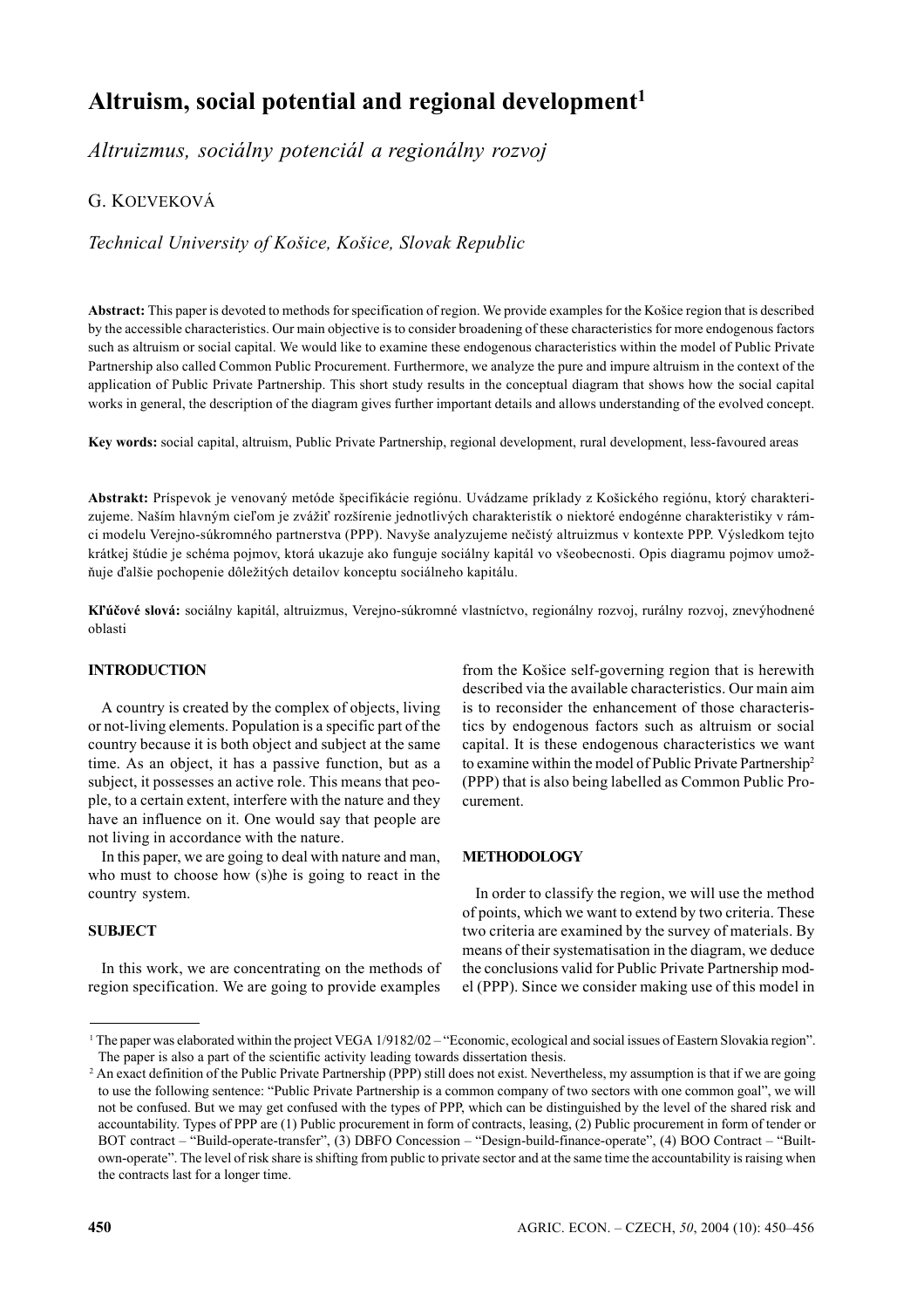the examined region characteristics of which are studied by the method of points, it is appropriate to evaluate the region from the standpoint of preconditions for the PPP model application, to which among others also social capital and altruism belong.

The implementation of the determined aim required the acquisition of basic data from various sources, mostly the studies of the VUEPP3 , the magazine Agricultural Economics and Statistical Yearbooks etc. We grouped the basic materials into the analytical tables and for the purpose of region classification, we made use of the method of points.

"The basic method of the region specification is the method of points. It enables to calculate the value of criteria in reality mutually uncountable by means of transforming the values of these criteria to a specific number of points" (Matoušková et al., 2000: 74–75).

According to Hrabánková, these criteria are as follows: 1. Natural:

- 1.1 natural conditions (the area of farmland, percentage of arable land, soil productivity, production region, territorial slope average over 7°)
- 1.2 environmental conditions (National Protected Areas, National Trust Estate (in ha, %), Natural Water Accumulation Protected Areas (in ha, %), Hygienic Protection Zones (in ha, %), emission of  $SO_2$  (in ha, %))
- 1.3 demographic conditions (average population, structure of population (0–14, productive age, post-productive age), natural population growth, migration rate in years, total migration rate
- 1.4 "countryside" indicators (countryside population)
- 2. Social:
- 2.1 socio-territorial conditions [area of the district, structure of settlement (number of categories), population density per sq km, level of infrastructure (number of flat categories), percentage of commuters]
- 2.2 socio-economic conditions (unemployment rate, total number of job applicants, number of new jobs, possibility to place the applicants, total number of economically active population, share of workers in agriculture in the total economically active population, decrease of workers in agriculture, average salary in agriculture)
- 3. Economic:
- 3.1 gross agricultural production in comparable prices in the year 19XX
- 3.2 gross agricultural production per 1 ha of farmland
- 3.3 gross agricultural production per 1 inhabitant
- 3.4 market potential non-agricultural branches (industry, construction, services) (Hrabánková 1996: 74–75).

Hrabánková as well as Matoušková agree on the points necessary to be determined at the beginning of the region delimitation:

- the purpose of region specification and description,
- appropriate criteria assigned to this purpose,
- particular indicators corresponding to the criteria.

<sup>3</sup> Research Institute of Agriculture and Food Industry Economics.

By means of criteria supplement we would adopt the method of points of region classification to the purpose, which is the constitution of PPP.

#### **RESULTS**

#### **Proposal of methodology**

The selection of region is determined by the fact, that this region is marginal and backward. It is the area known

|  | Table 1. Criteria overview |
|--|----------------------------|
|  |                            |

| Criterion/Indicator           |                          | Expression in points -<br>calculation $(r -$ region) |  |  |  |  |
|-------------------------------|--------------------------|------------------------------------------------------|--|--|--|--|
| Inclusion in mountain area    | yes                      | $+1$ point                                           |  |  |  |  |
|                               | no                       | $+2$ points                                          |  |  |  |  |
| Inclusion in less favourable  | $< 20\%$                 | $+1$ point                                           |  |  |  |  |
| areas                         | $21\% < r < 25\%$        | $+2$ points                                          |  |  |  |  |
|                               | $26\% < r < 30\%$        | $+3$ points                                          |  |  |  |  |
|                               | $31\% < r < 35\%$        | $+4$ points                                          |  |  |  |  |
|                               | 36% and more             | $+5$ points                                          |  |  |  |  |
| Gross agricultural production | $< 20\%$                 | $+1$ point                                           |  |  |  |  |
| - farmland - arable land      | $21\% < r < 40\%$        | $+2$ points                                          |  |  |  |  |
|                               | $41\% < r < 60\%$        | $+3$ points                                          |  |  |  |  |
|                               | $61\% < r < 80\%$        | $+4$ points                                          |  |  |  |  |
| Population - population       | ${}< 0\%$                | $+1$ point                                           |  |  |  |  |
| growth                        | $< 2\%$                  | $+2$ points                                          |  |  |  |  |
|                               | $> 2\%$                  | $+3$ points                                          |  |  |  |  |
| Unemployment $- u$            | ${}_{\leq} 20\%$         | $+4$ points                                          |  |  |  |  |
|                               | $21\% < u < 24\%$        | $+3$ points                                          |  |  |  |  |
|                               | $25\% < u < 30\%$        | $+2$ points                                          |  |  |  |  |
|                               | $u > 30\%$               | $+1$ point                                           |  |  |  |  |
| Wages – real wage index – $i$ | $< 80\%$                 | $+1$ point                                           |  |  |  |  |
|                               | $81\% < i < 84\%$        | $+2$ points                                          |  |  |  |  |
|                               | $85\% < i < 90\%$        | $+3$ points                                          |  |  |  |  |
|                               | $91\% < i < 94\%$        | $+4$ points                                          |  |  |  |  |
|                               | $> 95\%$                 | $+5$ points                                          |  |  |  |  |
| Length of roads - road        | ${}< 0.10$               | $+1$ point                                           |  |  |  |  |
| network density               | $0.11 \leq k \leq 0.20$  | $+2$ points                                          |  |  |  |  |
| coefficient $(k)$             | $0.21 \leq k \leq 0.30$  | $+3$ points                                          |  |  |  |  |
|                               | 0.31 < k < 0.40          | $+4$ points                                          |  |  |  |  |
|                               | k > 0.40                 | $+5$ points                                          |  |  |  |  |
| Road network density          | coefficient $(k)$ < 1.00 | $+1$ point                                           |  |  |  |  |
| km/1000 inhabitants           | $1.01 \leq k \leq 2.00$  | $+2$ points                                          |  |  |  |  |
|                               | $2.01 \leq k \leq 3.00$  | $+3$ points                                          |  |  |  |  |
|                               | $3.01 \leq k \leq 4.00$  | $+4$ points                                          |  |  |  |  |
|                               | $4.01 \leq k \leq 5.00$  | $+5$ points                                          |  |  |  |  |
|                               | k > 5.00                 | $+ 6$ points                                         |  |  |  |  |

Source: Own elaboration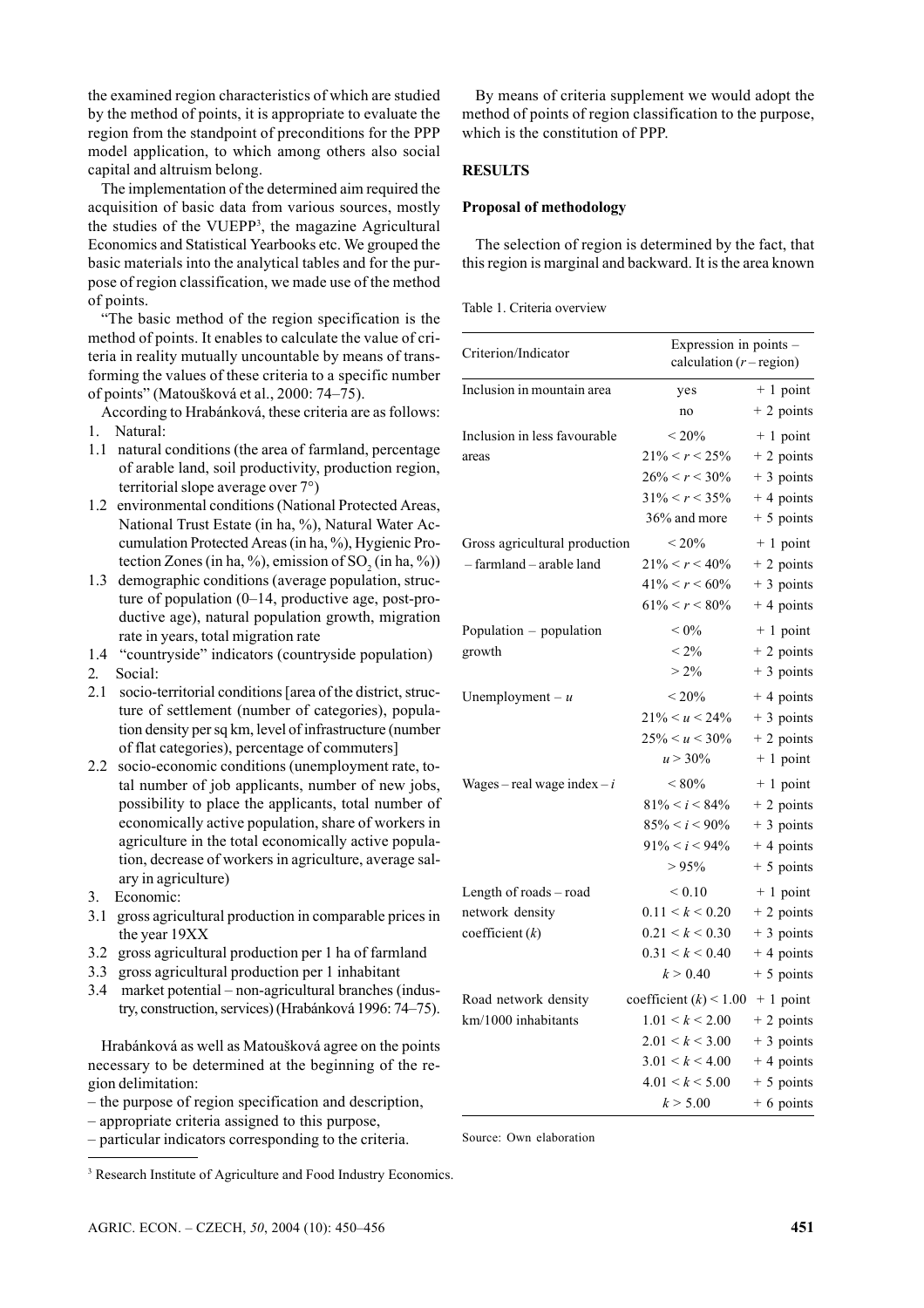for its fertile East-Slovak lowland. Therefore, the examination from the perspective of less favoured areas (LFA) should be included in the specification of the region. We want to assess the possibilities of the region development in relation to agriculture and infrastructure. According to the determined purpose of the region delimitation, we specify the criteria and their indicators as follows in Table 1.

1. The calculation in points is listed in Table 1.

- criteria evaluating agriculture were assessed by value 3
- criteria evaluating demography were assessed by value 1
- criteria evaluating infrastructure were assessed by value 2
- 2. Marginal number of points is when the region can be classified among marginal and backward ones, i. e. regions with certain socio-economic problems. This number equals to 43 and more points.
- 3. Thus we can find out how homogeneous is our selected region.

#### **Examples of characteristics – basic criteria**

The region suffers from unfavourable geographical position and in economic terms, it is lagging behind. These two features are accurate, though it can sound conflicting. The accuracy of these characteristics lies in the fact, that the backwardness of the region can be solved by its marginal location. In the history of the area development, this marginal location already played a significant role and it will have to be made use of in socio-economic development of the region. Until recently, this region was well known for its East-Slovak lowland and distribution of vegetable and animal production.

Therefore, it is crucial that we include in the specification of the region the examination also from the point of view of less favoured areas (LFA), which are important for new endowment of the European Union. This possibility would also bring new stimulus for the development in the sphere of economy, living standard of its inhabitants and so on.

The brief and tabular introduction of the Košice selfgoverning region is to be found in Table 2.

## **Examples of the characteristics – use of point evaluation or methods of points**

Due to the extend of this paper, we are unable to present the precise data for the LFA, unemployment, infrastructure etc. (the data are available upon request, they were elaborated on the basis of the above mentioned studies of the Research Institute of Agriculture and Food Industry Economics and other sources). After all, we would like to modify them by the means of new characteristics of social capital and altruism.

We have elaborated evaluation in points according to the above-described methodology. The results of the evaluation in points are specified in Table 3. The total of points determines how much backward the region is. The most backward seems to be the district of Sobrance and Košice-surroundings (suburban areas) (51–50 points). A relatively good is the socio-economic situation in Gelnica and Spišská Nová Ves (30–37 points).

## **DISCUSSION ON METHODOLOGY**

The already mentioned indicators (Table 1) are currently used. I reconsidered their completion by the criteria of

| District         | Area sq km | Number<br>of settlements | Population | Population<br>density per sq km<br>(to 31. 12. 2001) | Growth of<br>population $(\%)$ | Unemployment<br>$(\%)$ |
|------------------|------------|--------------------------|------------|------------------------------------------------------|--------------------------------|------------------------|
| Gelnica          | 584        | 20                       | 30 3 32    | 51                                                   | 0.53                           | 29.33                  |
| Košice I.        | 87         | 1                        | 68 549     | 756                                                  | 1.15                           | 15.62                  |
| Košice II        | 81         |                          | 82913      | 1017                                                 | 4.02                           | 16.54                  |
| Košice III.      | 18         |                          | 31797      | 1787                                                 | $-0.76$                        | 18.87                  |
| Košice IV.       | 59         |                          | 58782      | 1028                                                 | $-7.91$                        | 15.98                  |
| Košice – okolie  | 1533       | 112                      | 105 882    | 66                                                   | 6.53                           | 29.52                  |
| Michalovce       | 1019       | 78                       | 109 332    | 106                                                  | 1.27                           | 30.17                  |
| Rožňava          | 1 1 7 3    | 62                       | 61808      | 52                                                   | $-0.03$                        | 32.33                  |
| Sobrance         | 587        | 47                       | 23 173     | 152                                                  | $-4.35$                        | 35.08                  |
| Spišská Nová Ves | 538        | 36                       | 92 3 22    | 44                                                   | 5.86                           | 25.7                   |
| Trebišov         | 1074       | 82                       | 103 080    | 94                                                   | 2.29                           | 32.72                  |
| Košický kraj     | 6753       | 438                      | 767 970    | 113                                                  | 1.88                           | 25.82                  |
| SR total         | 49 0 35    | 2883                     | 5 402 547  | 110                                                  |                                | 19.12                  |

Table 2. Basic indicators for the Košice self-governing region

Source: Profil Košického kraja (2002); www.mesa 10.sk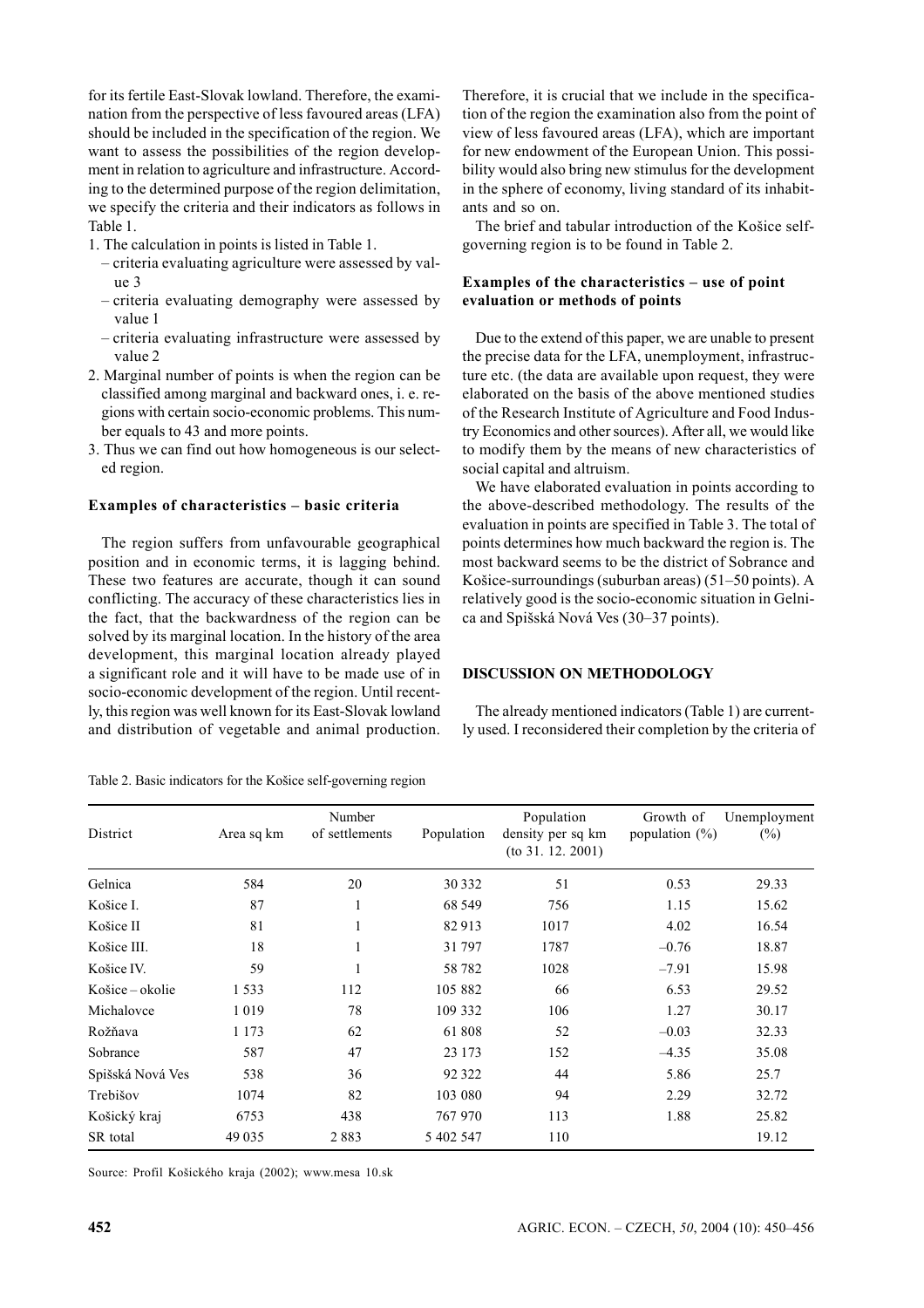Table 3. The overall evaluation in points of districts in the Košice region

| District         | Slope and area | LFA<br>Inclusion in | farmland<br>arable level<br>GAP- | growt<br>Population<br>Population | Unemployment   | realwage index<br>Wages- | Length of roads<br>Road network<br>density | 1000<br>Road network<br>वि<br>inhabitants<br>density | (total)<br>$\sigma$<br>number<br>points<br>$\mathbf{N}$ |
|------------------|----------------|---------------------|----------------------------------|-----------------------------------|----------------|--------------------------|--------------------------------------------|------------------------------------------------------|---------------------------------------------------------|
| Gelnica          |                |                     |                                  |                                   | $\overline{c}$ | $\overline{2}$           | 3                                          | 5                                                    | 30                                                      |
| Košice I.        | 2              | 2                   | 4                                | 2                                 | 4              | 3                        | 4                                          |                                                      | 43                                                      |
| Košice II        | 2              | $\overline{c}$      | 4                                | 3                                 | 4              | 3                        | 5                                          |                                                      | 46                                                      |
| Košice III.      | 2              | $\overline{2}$      | 4                                |                                   | 4              | 3                        | 4                                          |                                                      | 42                                                      |
| Košice IV.       | 2              | $\overline{2}$      | 4                                |                                   | 4              | 3                        | 5                                          |                                                      | 44                                                      |
| Košice-okolie    |                | $\overline{c}$      | 4                                | 3                                 | 2              | 4                        | 4                                          | 6                                                    | 50                                                      |
| Michalovce       | 2              | 3                   | 4                                | 2                                 |                | 3                        | 4                                          | 4                                                    | 49                                                      |
| Rožňava          |                | 5                   | 2                                |                                   |                | 2                        | 3                                          | 6                                                    | 46                                                      |
| Sobrance         | 2              | 5                   | 3                                |                                   |                |                          | 3                                          | 6                                                    | 51                                                      |
| Spišská Nová Ves |                |                     | 3                                | 3                                 | 2              | 3                        | 4                                          | 3                                                    | 37                                                      |
| Trebišov         | 2              | $\mathfrak{D}$      | 4                                | 3                                 |                |                          | 5                                          | 5                                                    | 49                                                      |
| Košice region    |                |                     | 4                                |                                   | 2              | 4                        | 4                                          | 4                                                    | 41                                                      |

Source: Own elaboration

altruism or social capital as it is suggested in the introduction. Especially in the case of altruism, it is stated that this concept is "difficult to measure" as trust and cooperation are difficult to measure. We do not posses any reliable indicator for its measurement partly because altruism is difficult to be observed. But the game theory is being used very often to observe altruism.

According to sociologic dictionary, the definition of altruism is the following: " moral principle prescribing to inhibit own egoism, un-venal service for neighbour, willingness to offer own interests in favour of others, decent principle according to which the welfare of other and the other her/himself is morally more important than your 'own I' and own welfare i.e. real behaviour knowingly or unconsciously based upon those principle or relevant to them" (Maříková et al. 1996: 51, translated).

The encyclopaedia of general psychology mentions altruism as the behaviour that is tending to be social : "It is the behaviour in favour of another person, often joined with own suffering, it is seen either as a part of cooperation, or in case when a high need (reward) can be expected in return for cooperation or you can expect the punishment for not cooperating" (Nakonečný 1997: 337, translated).

The understanding of altruism is different, we can distinguish two poles: "pure altruism, where the actual act of giving improves the welfare of the giver, and impure altruism, where the improved welfare of the recipient is a term in the utility function of the altruist" (Wicinas 2001).

In the given context, we are going to look at what is the sense of the Adam Smith's utterance: "Because the entrepreneur follows his/her own egoistic interests thus (s)he is producing more altruism than (s)he would have deliberately wanted". This quotation is shortened and extracted from the context as well as it was done in the book of P. Samuelson. We will quote here the original version that P. Samuelson is quoting from Smith's Wealth of the Nations.

"Every individual endeavours to employ his capital so that its produce may be of the greatest value. He generally neither intends to promote the public interest, nor knows how much he is promoting it. He intends only his own security, only his own gain. And he is in this led by an invisible hand to promote an end, which was no part of his intention. By pursuing his own interest he frequently promotes that of the society more effectually than he really intends to promote it" (Smith, in: Rankin 1998a).

In order to compare, here follows the original of A. Smith chapter II, book IV in Wealth of the Nations:

"As every individual, therefore, endeavours as much as he can both to employ his capital in the support of domestic industry, and so to direct that industry that its produce may be of the greatest value; every individual necessarily labours to render the annual revenue of the society as great as he can. He generally, indeed, neither intends to promote the public interest, nor knows how much he is promoting it. By preferring the support of domestic to that of foreign industry, he intends only his own security; and by directing that industry in such a manner as its produce may be of the greatest value, he intends only his own gain, and he is in this, as in many other cases, led by an invisible hand to promote an end which was no part of his intention. Nor is it always the worse for the society that it was no part of it. By pursuing his own interest he frequently promotes that of the society more effectually than when he really intends to promote it" (Smith, in: Rankin 1998b).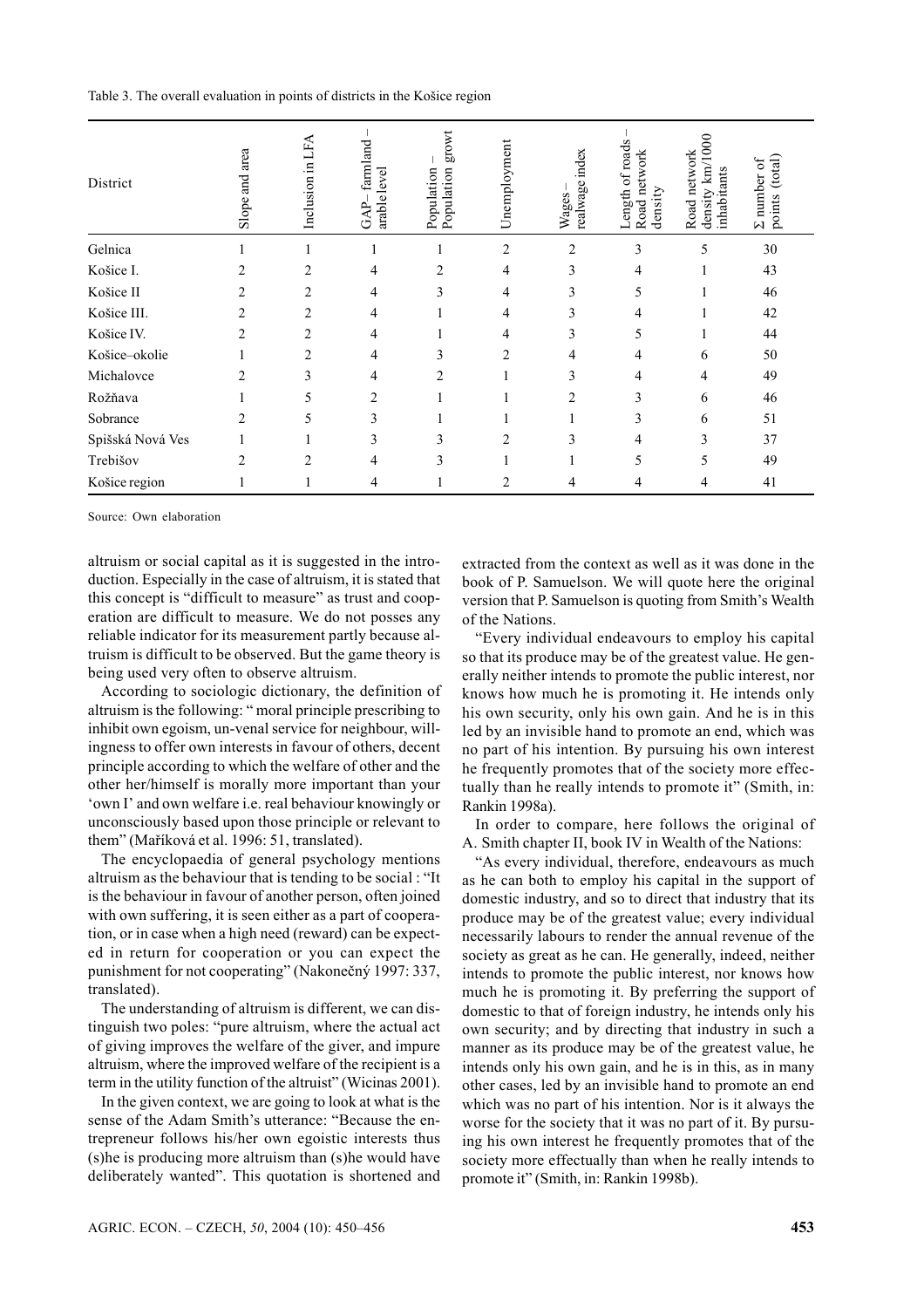Rankin points out the omitment in quotation of the important author of economic publication – P. Samuelson: "Smith's (but not Samuelson's) invisible hand directed individuals to favour the domestic rather than the international economy, even on occasions when the profits to be gained from international trade were higher. He believed that a nation's development depended on investment in local manufacturing and agriculture taking precedence over the international 'carrying trade' (Rankin 1998b, translation of the author).

We believe that A. Smith is pointing out "impure altruism", which is bringing a benefit for entrepreneurs. There is a certain parallel in nature e.g. the woodpecker and a tree. While the first one is actively eating the worms (egoism), the other is passively cleaned from pests (impure altruism or unconscious, involuntary altruism as an externality). Rankin also acknowledges this when he motivates: "Smith is arguing that the guidance of the invisible hand is an amelioration of the problem of greed rather than an absolution of it" (Rankin 1998b). In other part of the paper, this economist – Rankin<sup>4</sup>, who is working at the Institute of Technology in Auckland, states further Smith's ideas: "Smith argued that capitalists have a deeper sense of their true self-interest than to greedily follow market signals as the only indicator of self-interest. It is clear from Smith's three references to the word "society" that the metaphorical hand is guiding capitalists towards their true self-interest; a self-interest which contains a social component that the capitalists may not be fully conscious of" (Rankin 1998b).

As several researches are indicating, altruism is definitely influenced by environment, especially by culture. Jean Ensminger from the University of California has devoted her research to altruism, because she is of the same opinion on the mentioned concept. She adds to the concept that the trust and cooperation are crucial facts for economy to operate. Those endogenous factors are also very important in our research on Public Private Partnership. This is why the conclusions of J. Ensminger's research are valuable for my work. J. E. had been using the game theory to measure altruism. Furthermore, her results are being compared with the researches carried out in other parts of the world. This gives us the opportunity to assume this (almost fully confirmed) hypothesis: "People living the way of life that has the character of market oriented economy have a greater propensity to altruism than the community of people, who are following the principles of e.g. hunters and gatherers." (Amazon, New Guinea ...)" (Ensminger 2003, abridged). From that we can also derive the difference of rural and urban areas, where the people apply the Smith's market principles only to a certain extent.

In my dissertation work on the topic of "The development of frontier regions", there is the intent to analyse the conditions leading towards the establishment of PPP and the possible impact of PPP in the above mentioned region. Yet, we have found out what are the obstacles<sup>5</sup> when establishing the PPP. Those findings are reflected in the general theoretic framework – scheme of notions – for social networks (as the PPP becomes one network). The scheme of notions (Figure 1) itself in general is why we have focused on social capital of individual (SCi) and social capital of collective (SCc) from the perspective of social network analysis. In this paper, we are trying to examine altruism, which is crucial for providing public goods (such as highways, hospitals, education, waste management etc.), which is supposed to be provided by PPP.

M. Novak in his book "The Spirit of Democratic Capitalism"6 unifies three systems: economy, polity and culture. Those three systems are joined with one common



#### Figure 1. Scheme of notions

Source: Own work

<sup>&</sup>lt;sup>4</sup> He is concerned about policy and history of economics, he lives in New Zealand

<sup>5</sup> More In: Koľveková G. (2003): Spôsob spolupráce pri použití modelu verejno-súkromného partnerstva. In: Ľudský kapitál a problematika trhu práce [CD/ROM]. Košice, ISBN 80-7099-628-5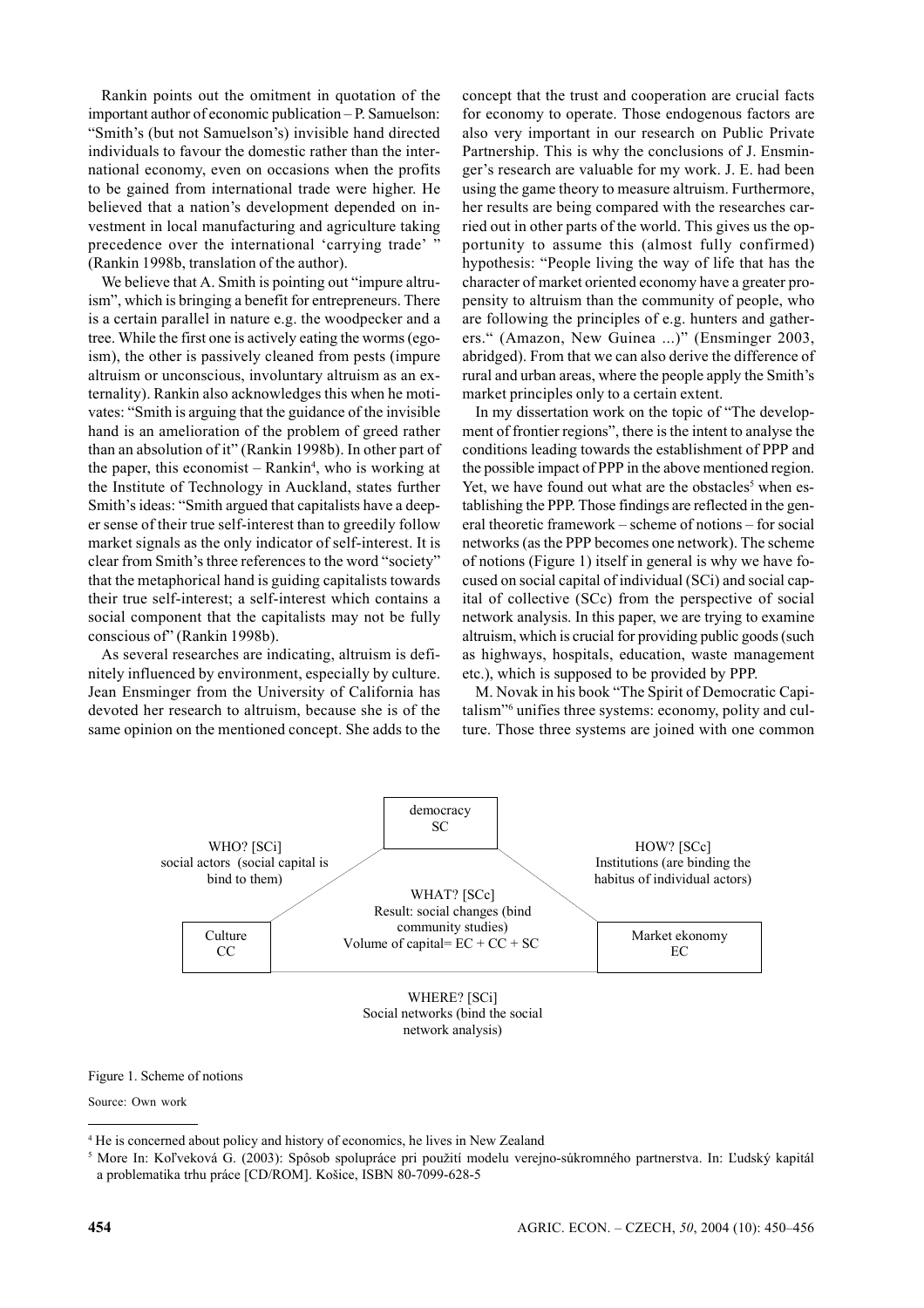denominator called freedom. For the needs of this paper, I combine these three systems with the approach of Pierre Bourdieu who states that there is a volume of capital. This volume is equal to the sum of three types: social (SC), cultural (CC) and economic capital (EC). This intersection of two approaches is shown in the Figure 1, where we agree on that the regional development means an important change or several and incremental changes that are possible only with social capital – meaning people (or better residents) of the given area who own some social capital.

SC – we understand the sum of real and potential resources that certain person can use by the means of knowing other people. This means that the actors of regional development and above all the central people such as official deputies of a county i.e. the chairmen of the Higher Territorial Units, deputies of the public sector should be initiating the establishment of networks with high quality. This network ought to be able to finish the social changes with success – we can say with "publicprofitable" outcome that has an utility for individual citizens.

We can agree upon the fact that the changes are important for the regional development. Particularly such changes that are enabled due to social capital, which we have already defined. I emphasize that social capital of collective has got the strongest share in the social changes of the community. But the community has got individual members, in our case the actors of regional development, who have certain "amount of social capital" and this volume spools from the institutions to which the actor is an active or passive member.

The last question in the Figure 1 is "WHERE?" The meaning here is: Where can we find the social capital? We can found it when we examine the actor of regional development in her/his social network – network of relationships of the formal as well as the informal character.

We have come to the conclusion that the SC and CC can be researched by the means of inquiring. There are questions to be used:

- typical for Scott, who is quoting the Moreno ("Please specify four of your closest friends"–Scott 2003),
- and questions typical for the game theory ("How would you share this money  $-2\$  – with your partner?" – Ensminger 2003).

A special stress should be put on "corruption", also called "pork barrel"7 . For public procurement it is a "common" phenomenon and not only in our neighbourhood territories.

#### **FINDINGS**

By the means of research, we reached the following conclusions:

- By the means of a detailed questionnaire (for non-standardized interviews) aimed at examination of altruism and confidence in a group of potential partners of PPP, it is possible to represent better the network of suitable partners for well operating PPP.
- The alternative of the questionnaire might be games, which will evaluate their "altruistic" interests.

The problem is the preservation of anonymity of participants.

Thus we would manage to reach a real "blood count" of PPP8 . We would find out: "three major variables describing the features and type of relations in the social network; *reciprocity, intensity* and *stability*. (The degree of reciprocity influences transactional costs of exchange. Stability of a relation is determined by the frequency of contacts of people involved in it (activation of relationship). Family commitments for instance last for the lifetime, another commitments are time-limited. Intensity of a relation means a degree of strength in the relation. Or it is a degree of the relation multiplicity – then the ramifying relations are more intense since having a more diffuse character.)" (Buštíková 1999, translated).

With such a knowledge of conditions of the arising partnership, we know how to influence its weakest subjects so that they do not represent a threat to the common goal – generally regional development.

### **CONCLUSION**

In London, where they have real and positive experiences with PPP, there was a conference on Public Private Partnerships that took place on October 16, 2002. I would like to quote from the speech of the chief secretary to the Treasury at the UK: "...(the named) who, recognising the need to harness the best of the private and public sectors to deliver on our commitment to better public services, have shown a willingness to take up the challenge to use and develop this significant mechanism for delivering high quality investment and improved outcomes for the benefit of users" (OGC 2002).

" ... what counts is what works[PPP]. It's time for everyone to accept that Public-Private Partnerships are here to stay and begin to appreciate the scale of their impact across the country" (OGC 2002).

<sup>6</sup> Novák M. (1992). Duch demokratického kapitalizmu, Občanský institut, Praha, ISBN 80-900190-1-3.

<sup>7</sup> Pork in fact played such a central a role in 19th century rural life that the word was generally used as a synonym for wealth, and in particular, wealth derived form political graft and corruption. It was not that great a leap, therefore, to apply the image of a pork barrel to legislation aimed at benefiting politician's own constituents (either figuratively or literally filling their "pork barrels") and thus ensuring his re-election.

<sup>&</sup>lt;sup>8</sup> "It is possible to make use of the methods proposed by the analysis social networks also in the analysis of the communities in localities, in the survey of the relations among organizations, companies or formal institutions or relations of their significant representatives" Mitchell (1969) [cf. Scott 1991] regards as three most important…" Buštíková L.: The analysis of social networks, in Journal of Sociology 2/35, Prague. 1999.